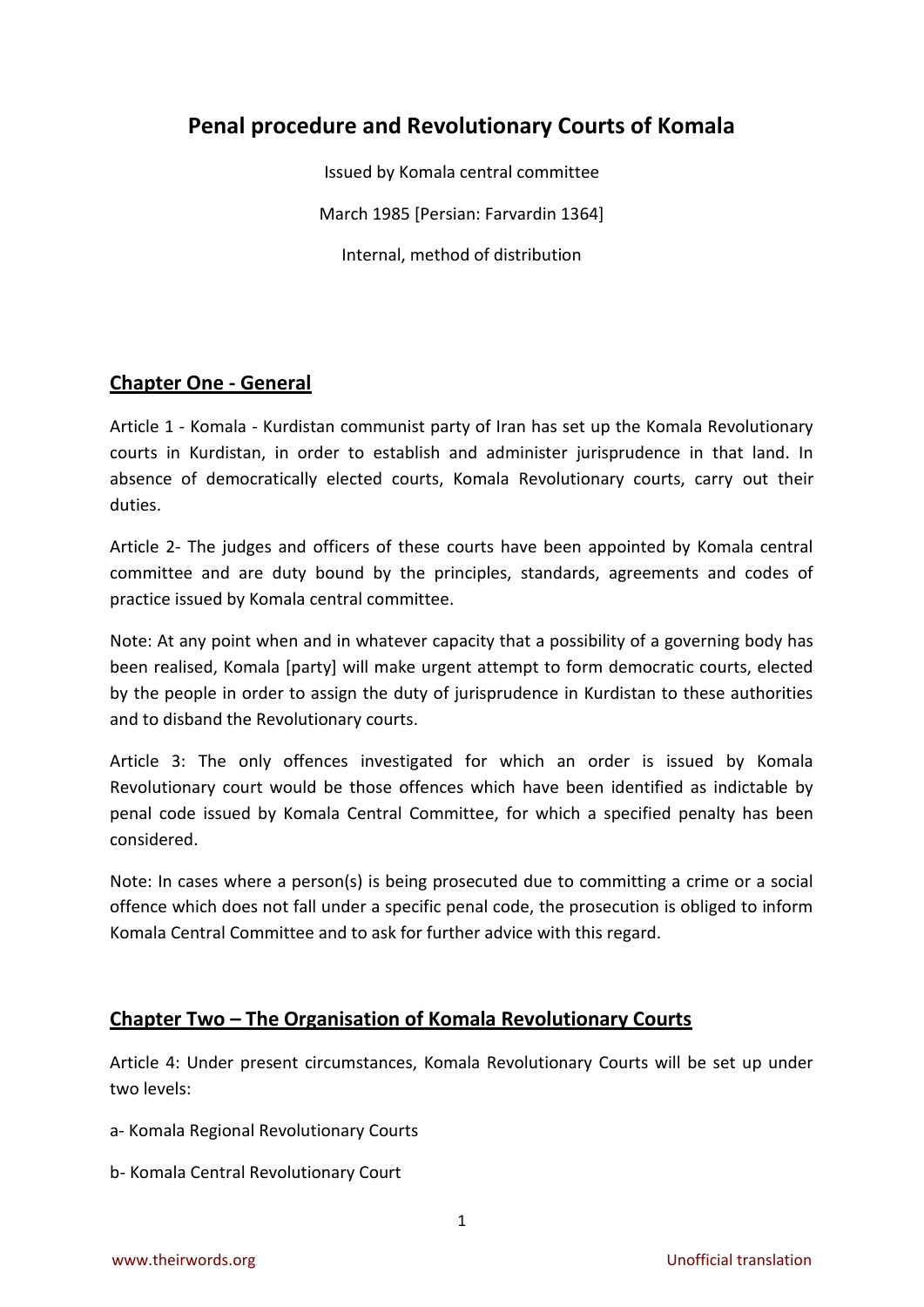### **Section One – Komala Regional Revolutionary Courts**

Article 5: In order to organise trials and sentencing of criminals in various parts of Kurdistan; courts are set up, called "Komala Regional Revolutionary Courts".

Article 6: The Revolutionary Court in each region is responsible in dealing with and issuing orders with regards to crimes committed in that region.

Note: Where a region does not have a regional revolutionary court, Komala Central Committee will assign investigation and issuing of orders for offences committed, to another regional court.

Article 7: The main components of a Komala regional revolutionary court are as follows:

- a- Panel of judges [judicature]
- b- Chief justice [Chief Justice]
- c- Prosecutor
- d- Court Clerk

Article 8: Panel of judges which includes the chief justice and two judges is responsible for handling all cases brought before it and passing judgement on these cases.

Article 9: The duty of the Chief Justice in addition to his duties as a judge on the panel of judges includes managing and controlling the works of the court and liaising with higher judicial authorities.

Article 10: The prosecutor of Komala Regional Revolutionary Court is in effect the regional prosecutor. He is responsible for prosecuting and sentencing of criminals and monitoring the execution of the penal code issued by Komala Central Committee, within the jurisdiction of the court.

Note: Each Komala regional revolutionary court has two substitute judges and one substitute prosecutor who will undertake the duties of the judges and the prosecutor in their absence.

#### **Section Two – Komala Central Revolutionary Court**

Article 11: Komala's highest judicial authority is Komala Central Revolutionary Court which has been set up in order to monitor the works of the Komala Regional Revolutionary Courts and has overall control and coordinates justice administration in Kurdistan.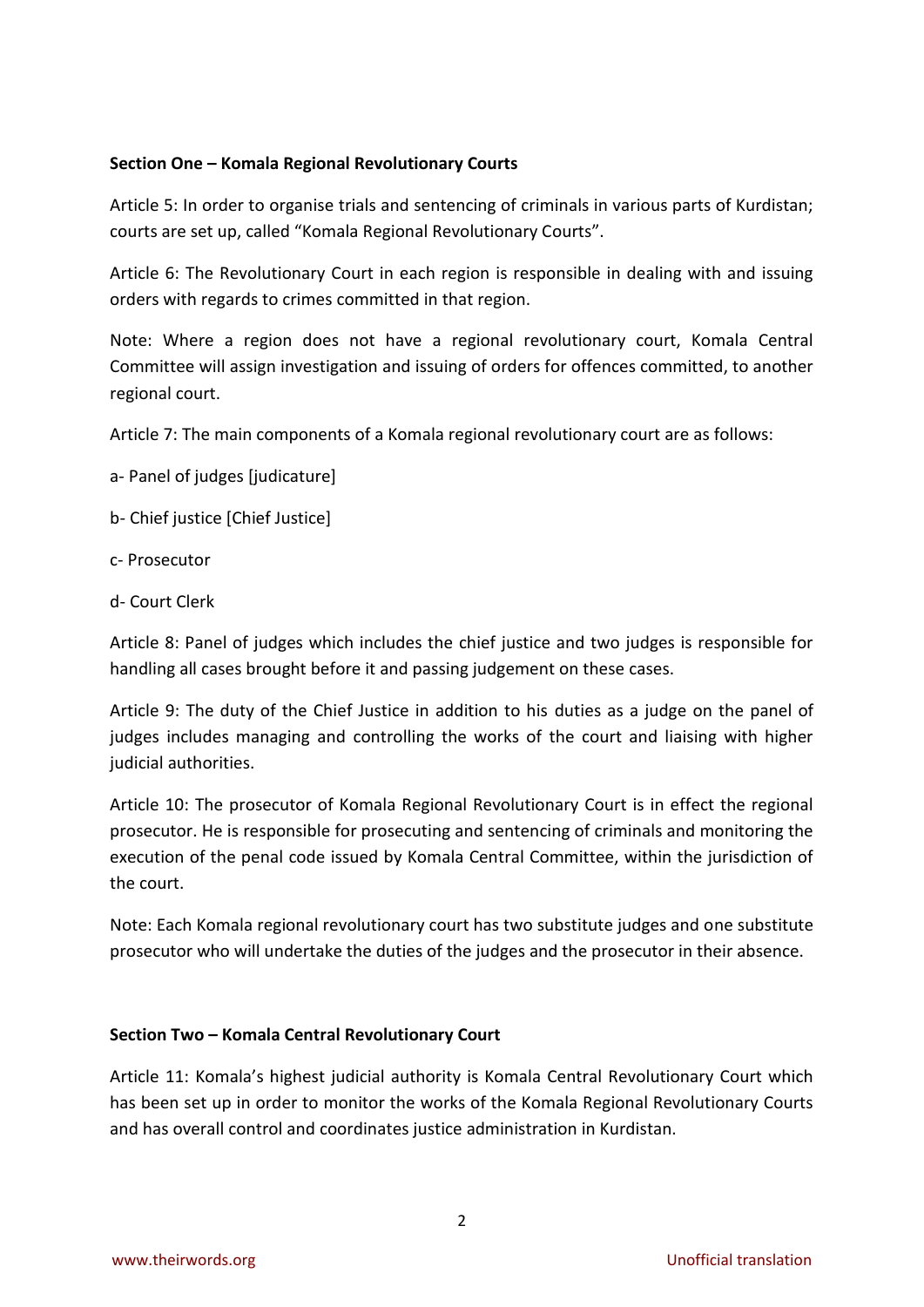Article 12: Komala Central Revolutionary Court can only deal with cases which have already been dealt with in one of the Komala Regional revolutionary courts, for which a sentence has been passed.

Article 13: All verdicts and sentences passed by Komala Central Revolutionary Court is considered as judicial procedure and all judicial authorities and courts in subordinate levels are obliged to adhere to them.

Note: If a court believes that a verdict or a sentence issued by Komala Central Revolutionary Court has been contrary to the principles, standards and procedures of the Komala Central Committee, the court must report this to the Central Committee and ask for further advice.

Article 14: The main components of the Komala Central Revolutionary Court are as follows:

- a- Panel of judges [judicature]
- b- Chief justice [Chief Justice]
- c- Prosecutor
- d- Court Clerk

Article 15: Panel of judges which includes the chief justice and two judges is responsible to deal with issues brought before it which have been challenged by Komala Regional Revolutionary Courts.

Article 16: The duties of Chief Justice for Komala Central Revolutionary Court are the same as those of the Chief Justice from lower level courts in addition to the duty of controlling and coordinating the works of Komala Regional Revolutionary Courts.

Article 17: The prosecutor for Komala Central Revolutionary Court (Komala overall prosecutor) in addition to the prosecution duties within the Central Revolutionary Court is also responsible for controlling and coordinating the regional prosecution work and overseeing the work carried out in Komala prisons and detention centres.

## **Section Three-Legal Representation in Komala Revolutionary Courts**

Article 18: Anyone who has been charged with committing a crime(s), who is on trial in one of the Komala Revolutionary Courts, has the right to seek legal representation in order to present his defence. The person(s) who has/have the responsibility of defence of the defendant is called the attorney or barrister.

Article 19: The requirement for legal representation in Komala Revolutionary Courts does not necessarily have to be provided by specialised professionals and is not compulsory.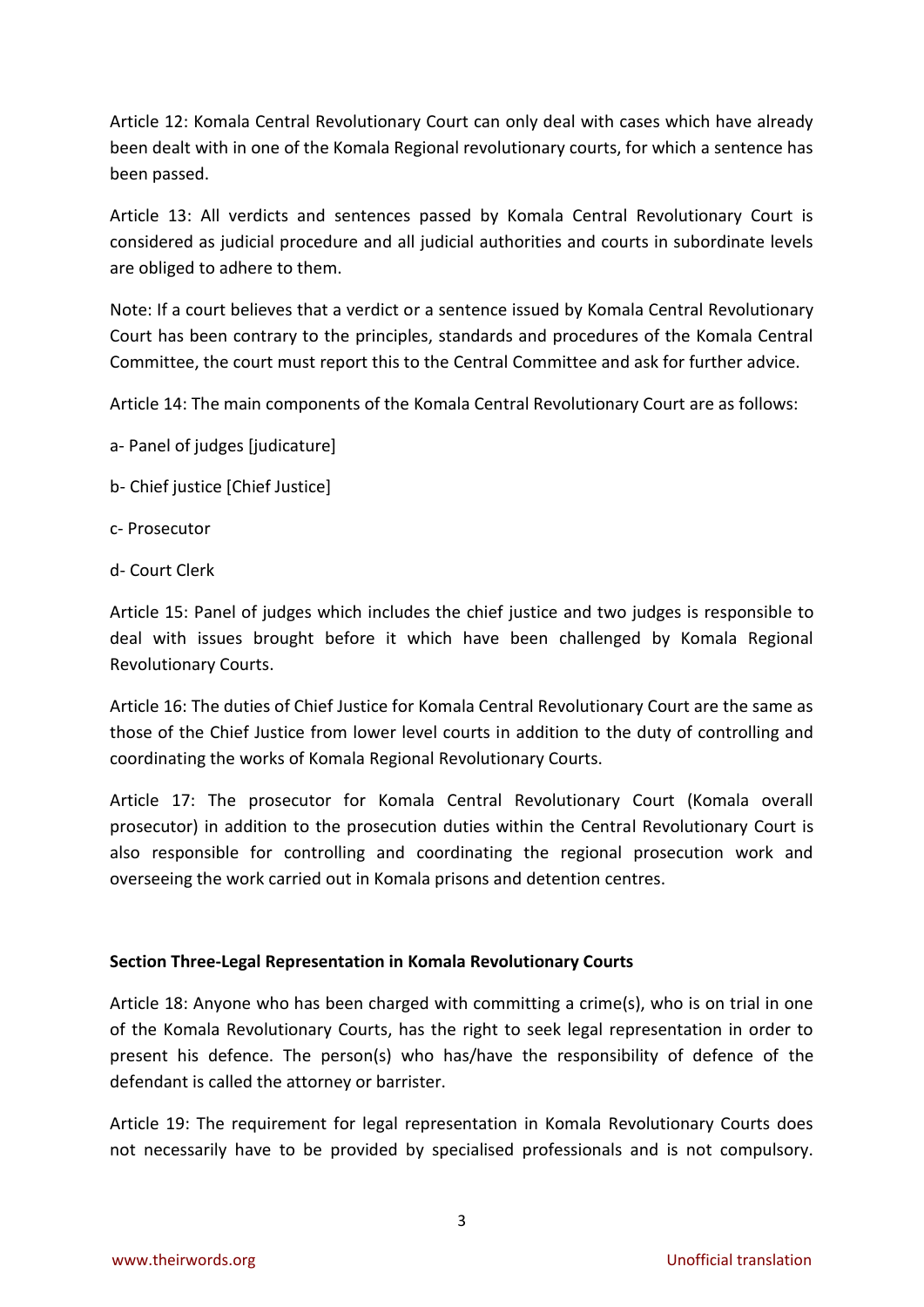Anyone can volunteer to represent an accused and defend him in trials held in Komala Revolutionary Courts.

Article 20: Chief justice is required to serve a notice to the accused, ten [translator's note: the word ten is partially covered by next page] days prior to the start of

the trial, requesting him to introduce his attorney(s) to the court. If an attorney has not been selected and introduced to the court, it will not hinder the court from initiating legal proceedings at the specified time.

Article 21: If the accused or his attorney(s) wish to examine the file prior to the start of the trial, they can submit their request to the court in writing. Chief justice is required to allow them access to the file.

Note: When trials are convened under extra-ordinary circumstances during war, the appointment of attorneys will be on the basis of Article 58.

Article 22: The attorney and barristers in Komala Revolutionary Courts have the freedom to voice their opinions and present their defence and any evidence even if his defence may dismiss the claim of the prosecutor. No one has the right to deprive the attorney or the barrister from this privilege.

# **Chapter Three – Penal procedure and methods of dealing with crime in Komala Regional Revolutionary Courts**

Article 23 - The procedure for dealing with criminal cases in Komala Regional Revolutionary Courts are divided into two types:

a- Legal proceedings under normal circumstances

b- Legal proceedings under extra-ordinary circumstances

Article 24 - The trials held at the Komala revolutionary courts are open court and will be heard in the presence of public spectators.

Article 25- All discussions and court hearing will be minutes by the court clerk and will be recorded in the court minutes register and if possible may be recorded on tape.

C - Legal proceedings under normal circumstances

Article 26 - All criminal cases will be dealt with under normal manner in Komala Regional Revolutionary Courts, except those crimes listed in Article 54 of the same law which will be dealt with according to the standards described in Articles 27 to 52.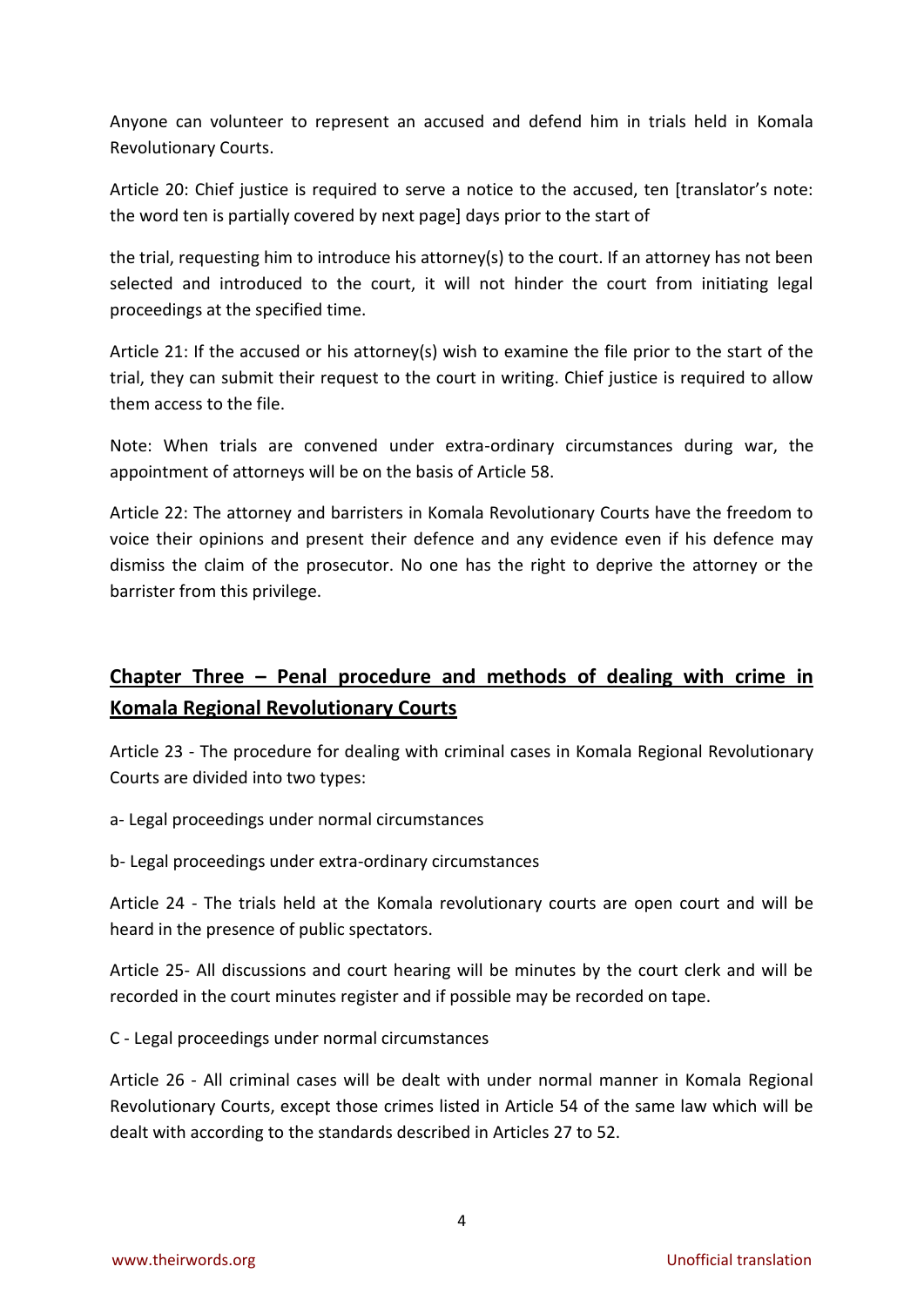### **Section one – Preliminary proceedings and case completion**

Article 27- Any unit or Komala committee which serves the sentence to arrest someone who has committed a crime (s), is required to notify the defendant at least within 24 hours and to report the matter to the prosecution as soon as possible.

Note: The defendant can challenge the arrest warrant, in which case the issuing authority must report the challenged posed by the defendant, to the prosecution.

Article 28- If the prosecutor believes the evidence presented to be sufficient and conclusive to arrest the defendant, he will confirm the arrest warrant and will appoint the authority responsible to complete the investigation and to forward the case for final review. If not, he will withdraw the arrest warrant and will issue the order confirming the release of the defendant.

Note: The prosecutor has the authority to amend the decision of the court to arrest to a bail order or any other appropriate sentence.

Article 29- The investigating authority is required to complete the file within one month of the date when the arrest order was issued and to forward it together with a full report to the regional prosecutor, in order for final review to be carried out.

Article 30- If the investigating authority is unable to complete the investigation and to submit the file to the prosecution, they can extend the time, after obtaining the view of the prosecutor and as a result to continue his investigations. However, this period of time cannot be longer than two months.

Article 31- The prosecutor of the regional revolutionary court is required to submit his final decision within 15 days of receiving the case and the report from the investigation authority, as follows:

a- If it has been proven that the defendant is not guilty of the crime, or if there is insufficient evidence to charge him; to issue an order to his prosecution.

b- If it has been proven that the defendant is guilty of the crime, his charge should be issued and the case should be forwarded to the court to proceed to trial.

Note: If the investigations undertaken have not been conclusive to issue a final order, the prosecutor having identified the weakness in the file, will return the file to be reinvestigated, in order for the weaknesses to be substantiated. The investigation

authority is required to resolve the issues in the case and to return the case to the prosecutor.

Article 32- Regional revolutionary court having received the file will deal with the case during a preliminary hearing. If the investigation undertaken is believed to be sufficient for the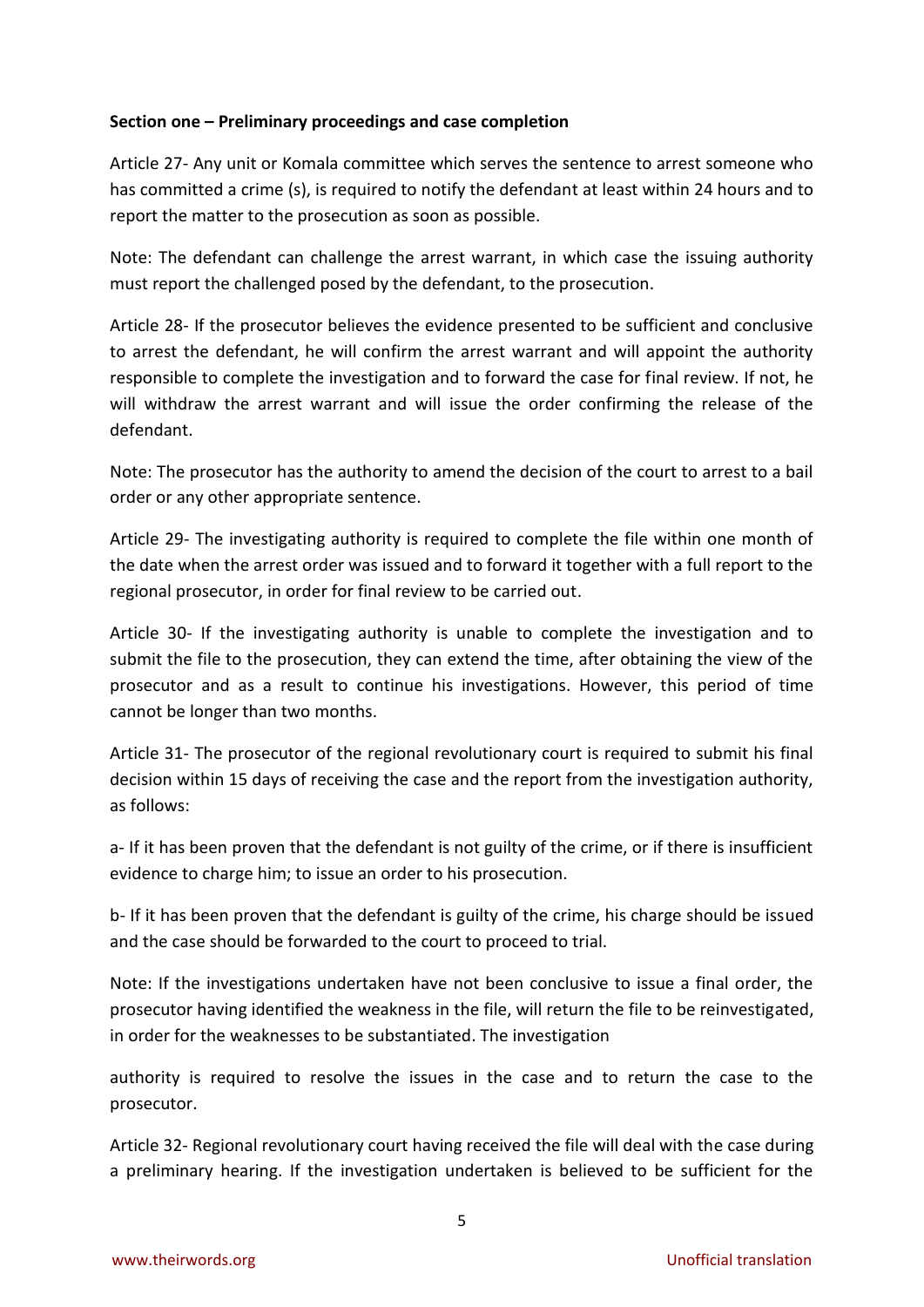formal hearing and the start of the trial, having arranged the hearing, they also arrange to summon the accused and to serve notice to him and to instruct an attorney and in this case the file will be returned to the prosecution in order for the investigation to be completed.

### **Section Two – Method of delivering justice and court hearings**

Article 33- At the start of the trial, the chief justice will announce that court is in session and will give brief explanations to those present in the court room and familiarise them with the regulations and code of conduct. He will then introduce the panel of judges, the prosecutor, the clerk to the court, the defendant, barrister, private complainants and the witnesses to those present in the hearing.

Article 34- The chief justice will ask the barrister and the defendant whether they accept the competence of the court? If the defendant and his attorney have any objections to the competence of the court, the following will be observed:

a- Before the court deals with the case, it will hear the case against the defence and after that consultation will begin and will make decisions about its competence.

b- If the objections are sustained by the court, the hearing will be suspended and adjourned to a time after the objections have been resolved.

c- If the court overrules the objections, will confirm its competence according to an order and will begin dealing with the details of the case.

Article 35- The chief justice will summon the defendant(s) and will ask them to introduce themselves, he then explains the charge brought against them and will ask whether they accept these charges?

Article 36- The chief justice will allow the prosecutor to call the defendant or defendants to the stand and interrogate them.

Article 37- The defendant or defendants are required to answer to all the questions from the prosecutor. If the attorney or the barrister believes one of the questions or the prosecutor's manner of questioning is not in line with codes

and standards of Komala Revolutionary Courts, they are allowed to object. The chief justice has the authority to decide whether the objection is upheld or not.

Note: This objection is upheld if the prosecutor has stated misleading questions and indirectly and in disguise speaks in a way as though the crime of the defendant(s) have already been established.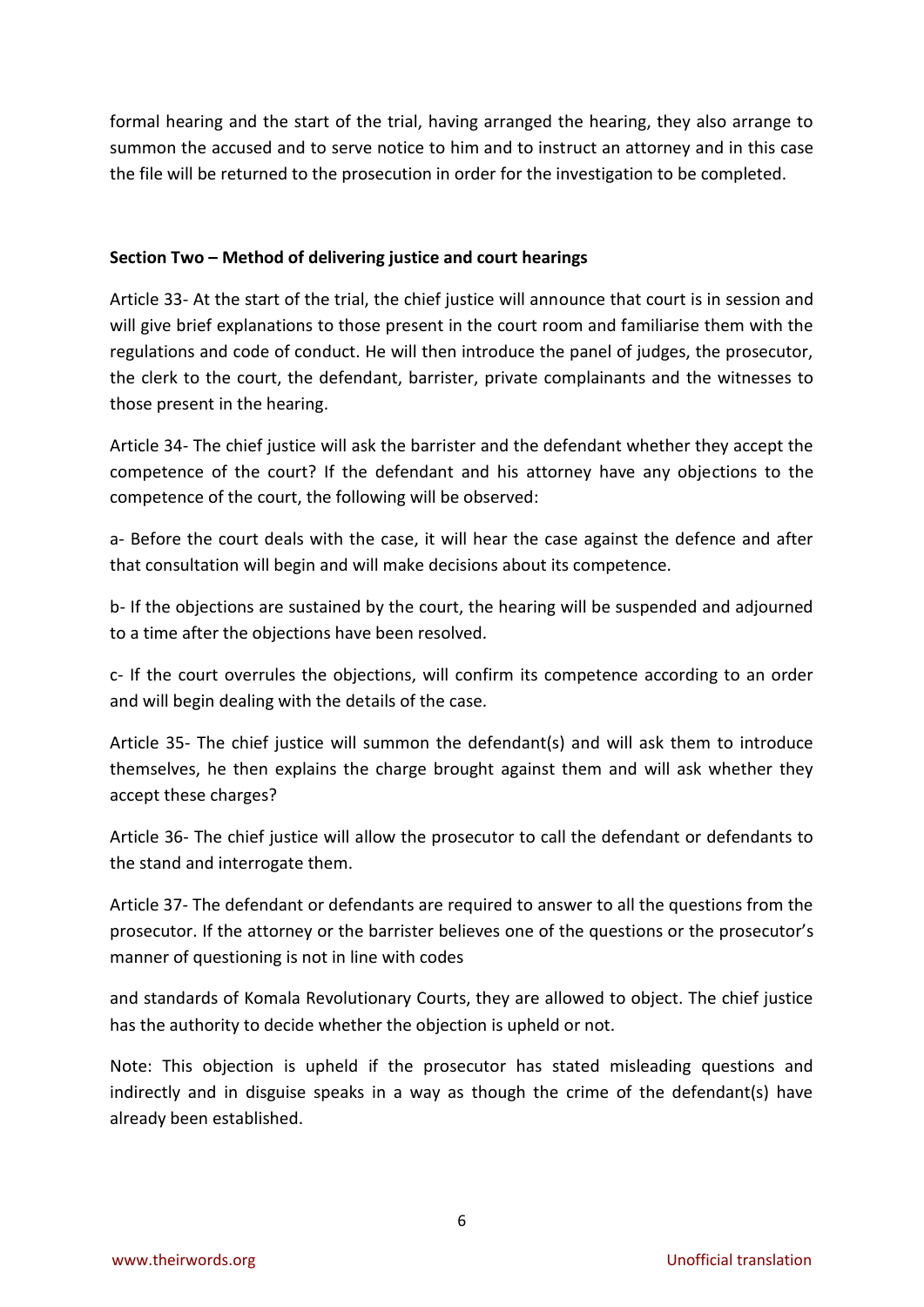Article 38- Following the completion of the prosecutor's questions, the chief justice will allow the attorney or the barrister to cross-examine their clients.

Article 39- During the cross-examination, the prosecutor or the barrister, having obtained permission from the chief justice, are allowed to call on witnesses and to cross-examine them.

Article 40- The chief justice is permitted to call any of the defendants or the witnesses present in court to be cross examined so that matters can become clarified for the court.

Article 41- Any persons present in court having obtained permission from the chief justice can take the witness stand and give his testimony either for or against the defendant or defendants.

Note: A person, who appears in court as a defendant, can only give testimony for or against another defendant in the same hearing, if the other defendant's conviction or innocence has no influence on his own conviction or innocence.

Article 42- During cross examination those present in court can submit written questions and to request the chief justice to ask these from the defendant(s). The chief justice at the end of the cross examination will read out the non-duplicated questions and will ask the defendants to answer to these questions.

Article 43- When cross examination finishes, the chief justice will announce to the prosecutor to submit his indictment against the defendant or defendants to the court. The prosecutor having stated the indictment, will list the charges brought against the defendant and will show its conformity with the penal codes and practices and will request that he is convicted of the offences mentioned.

Article 44- When the prosecutor has completed his speech, the chief justice will ask the defendant or the defendants and later from their barrister whether they wish to present their defence to the court.

Article 45- At the end of the defence of the defendant and the barrister, the chief justice will allow the prosecutor to defend his indictment; he then also allows some of the spectators to speak out as well.

Article 46- At the end the chief justice will allow the defendant or defendants to present their final defence for the court.

Note: The defendant may ask his barrister to present his final defence on his behalf.

Article 47- Following the final defence of the defendant, the chief justice will announce the end of proceedings and the court enters the stage of consultation in order to issue a verdict.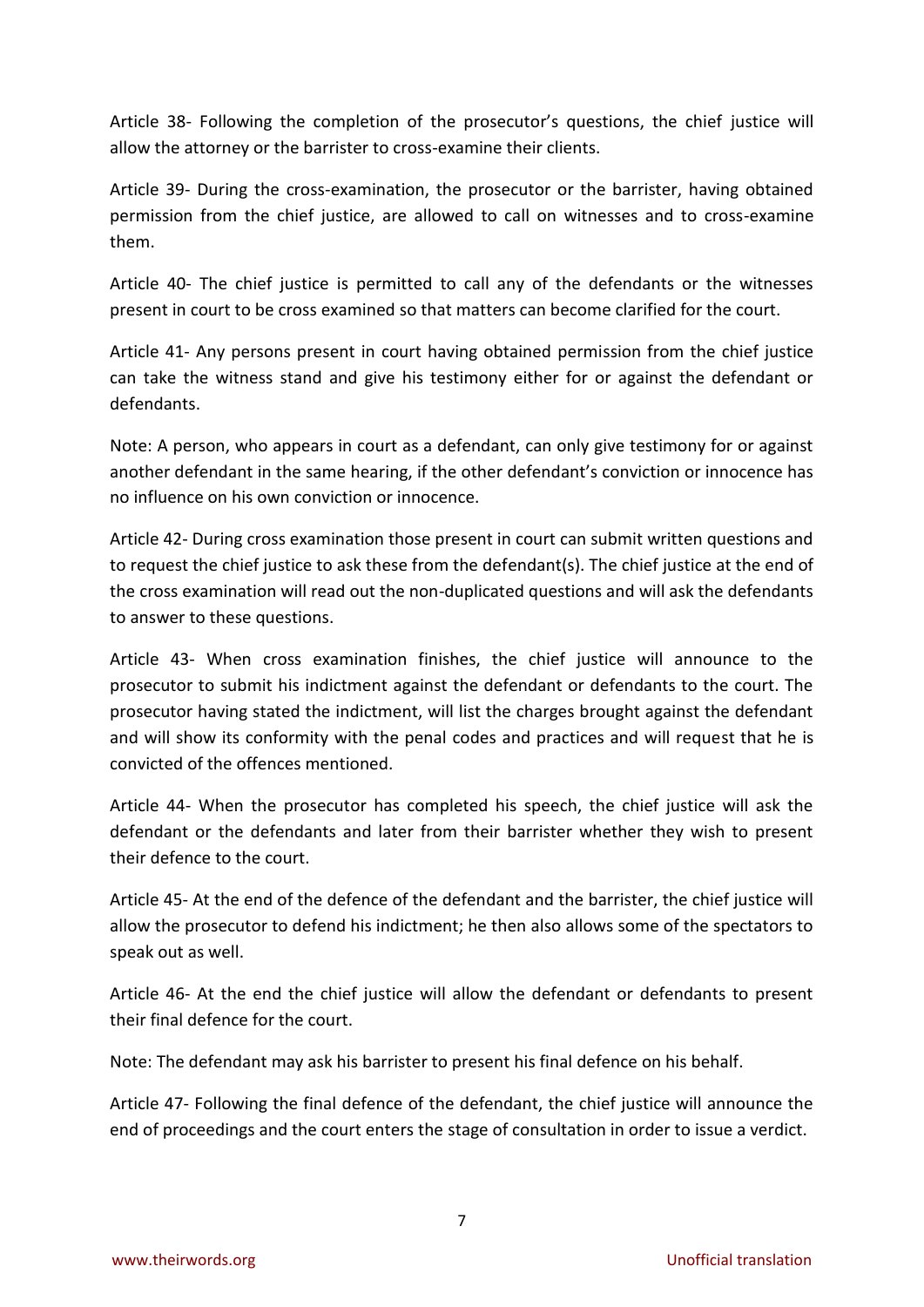Article 48- During the consultation period, none of the panel of judges must discuss the case with anyone else.

Article 49- The panel of judges must base their verdict on all of the charges brought against the defendant and to give their view on every single charge stated in the indictment.

Article 50- The order of the court must be concise, clear and written. If order has convicted the defendant, then reasons for conviction, its level and type of sentence and its conformity with penal code must be stated. Also the notice and the appeal procedure should be clearly explained.

Article 51- At the end of the consultation hearing and trial, the court reconvenes again and the court verdict is read out by the court clerk.

Article 52- During the hearing [trial] no one is permitted to insult the defendant(s) or to be offensive to him or his barrister. None of those present in court has the permission to interfere in the proceeding, unless otherwise permitted by the chief justice. If anyone causes disruption in the proceedings, the chief justice has the authority to ask them to leave the court. He may even suspend the hearing and announce a recess.

### **b- Legal proceedings in extra-ordinary manner**

Article 53- Under extreme and extra-ordinary circumstances during a war, when there is no chance for court hearing to convene in the normal manner; Komala Regional Revolutionary Courts can begin legal proceedings by observing procedures listed in Articles 54 through to 60.

Article 54- The offences which can be dealt with under extra-ordinary circumstances are:

- a- Use of weapons in suppression of Kurdistan Revolutionary Movement
- b- Espionage in the interest of Regime of the Islamic Republic.
- c- Assassination and killing of revolutionaries and the communists
- d- Bandit activities and armed robbery
- e- Hoarding of basic food and essential supplies

Article 55- Any Komala unit or organisational body which has arrested someone under extra ordinary and urgent circumstances in a war, for committing offences listed in Article 54, must inform the regional prosecutor and ask what to do next.

Article 56- As soon as regional prosecutor receives such a report, if he believes that the evidence provided has been sufficient to arrest and prosecute the defendant, he will approve the arrest warrant and will inform the regional revolutionary court and asks the court to begin trial and sentencing of the defendant in an extra-ordinary manner.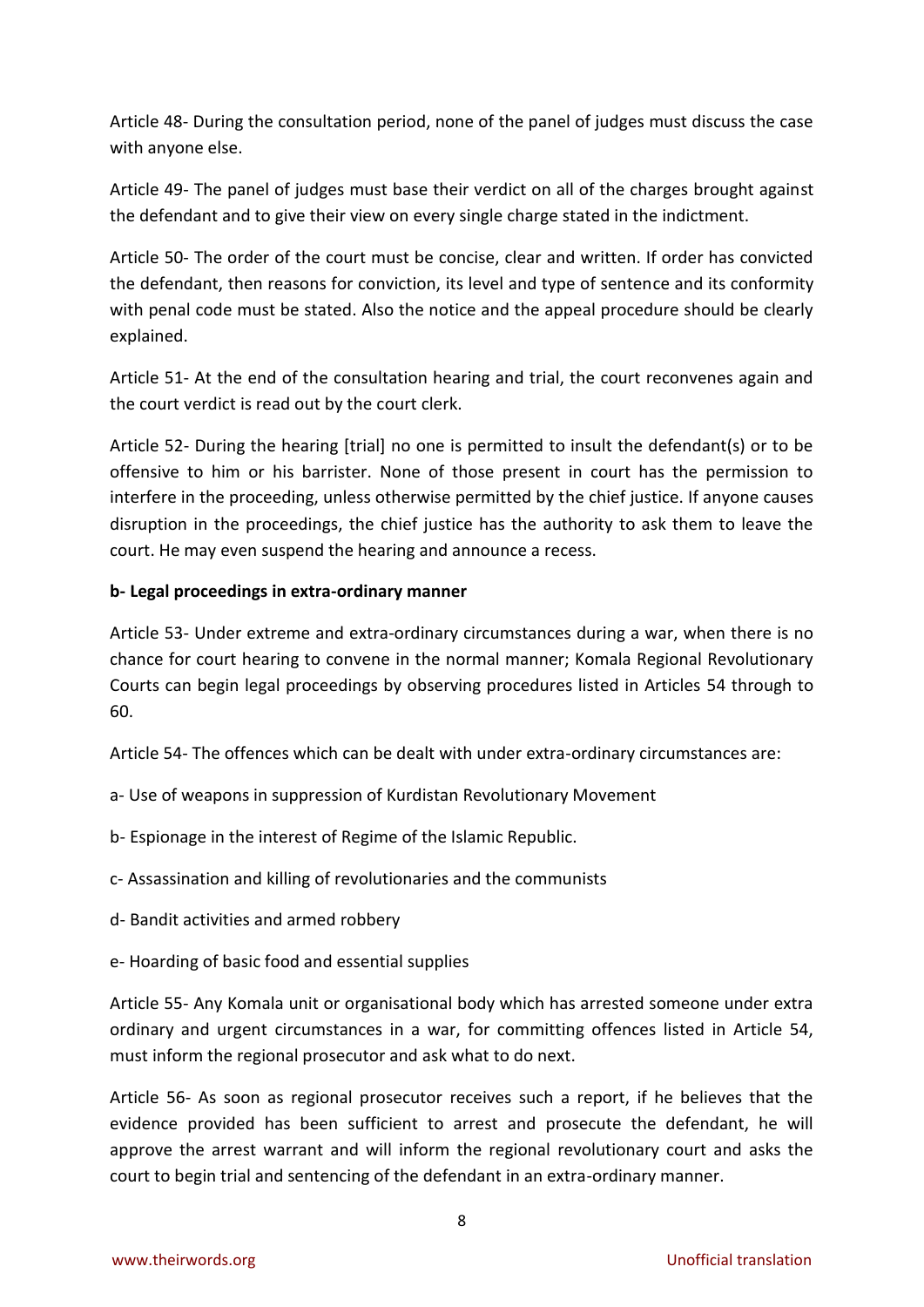Article 57- The court, having received the report of the prosecutor will summon the defendant to court, within 48 hours and will arrange legal proceedings as appropriate.

Article 58- Although due to extra ordinary circumstances of war, there is no opportunity to observe the regulations in Articles 21 and 22 with regards to appointing and instructing a barrister (attorney), but nevertheless if the defendant requests and wishes, he may ask one of those present in court to act as his advocate and defend him.

Article 59- Legal proceedings will begin by announcing that court is in session and introducing the panel of judges, prosecutor, the clerk, defendant, attorney, private complainants and the witnesses and will proceed as follows:

1- The chief justice will summon the defendant(s) and having explained their charge will ask them whether they accept the charges brought against them?

2- The prosecutor will submit his indictment to the court and asks the court to issue the order for the conviction of the defendant(s).

3- The chief justice will ask the defendant(s) and his barrister if they wish to present their defence before the court.

4- The chief justice will allow the prosecutor to defend his indictment

5- The chief justice will allow the defendant(s) to present their final defence before the court.

6- The chief justice will announce the end of proceedings and the court will begin consultation to issue a verdict.

Note 1:During the proceedings the chief justice and the panel of judges are permitted to cross examine the defendants and the witnesses present in the hearing as appropriate.

Note 2:During the proceedings if the prosecutor, the defendant or his attorney, introduce witnesses before the court, the chief justice must cross examine these witnesses.

Note 3:All regulations listed in Articles 48, 49, 50, 51, 52 must be observed when dealing with extra ordinary hearings.

Article 60- The sentences passed according to extra ordinary circumstances by Komala regional revolutionary courts is only enforceable after it has been approved by the regional committee and by observing Article 82 to [Translator's note: number obscured by next page].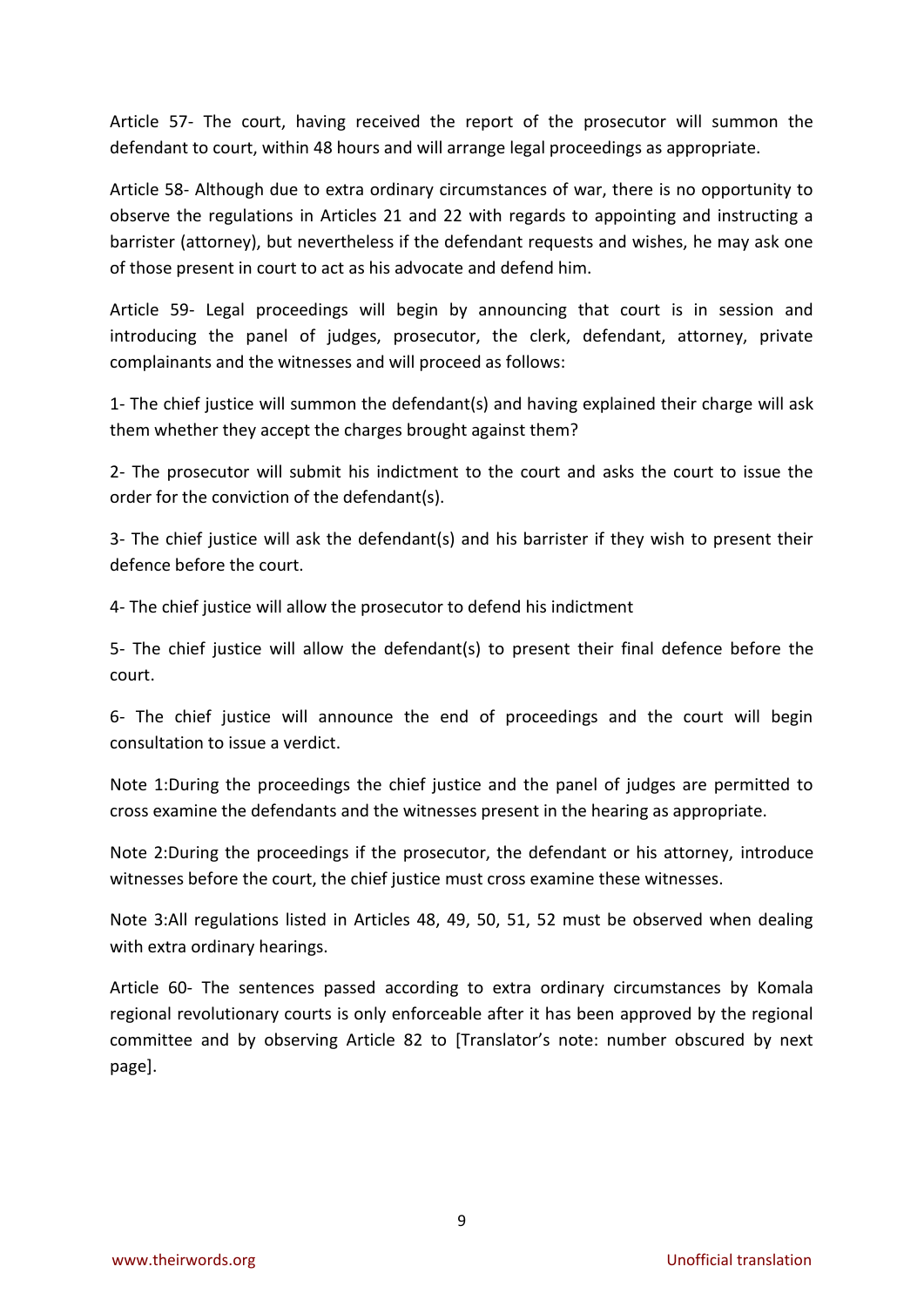# **Chapter Four – Appeal against a sentence**

#### **Section one – Complain against ordinary sentences**

Article 61- All ordinary sentences passed by Komala Regional Revolutionary Courts may be contested within ten days from when they have been served.

Note: Sentences which have not been contested within ten days of being served are conclusive and enforceable.

Article 62- Ordinary sentences passed Komala Regional Revolutionary Courts may be contested in the following methods:

- a- Request for review
- b- Request for appeal
- c- Retrial

#### **a- Review of ordinary sentences**

Article 63- Ordinary sentences passed by Komala Regional Revolutionary Courts, whereby the penalty involves a maximum of three years imprisonment, according to the regulations of Komala Central Committee, may be reviewed in the Komala Central Revolutionary court.

Article 64- The defendant, his attorney, the prosecutor or the private complainant may object to the sentence within 10 days from sentence being passed, whether directly through the court which issued the sentence, or to present his objection to the Komala Central Revolutionary Court and to request a review of the sentence.

Article 65- Upon receiving the request for review of a case, the court serving a sentence is required to forward the case to the Komala Central Revolutionary Court within one week. Upon receipt of case by Komala Central Revolutionary Court, the court clerk is required to request that their reply bills from the objecting party (prosecutor or the defendant), is submitted to the court within ten days.

Article 66- Following exchange of replies, the court clerk will submit the case to the court for handling. The court will convene an extra ordinary meeting and will deal with the case and will come to a decision in the following manner:

a- Having examined the contents of the case and considered both parties responses, if the evidence in the case is substantiated and a decision can be reached, the court will issue an appropriate sentence.

b- If the evidence in the case is not substantiated in order for a sentence to be issued, or if it has been decided that the defendant, attorney, prosecutor or the witnesses must be

10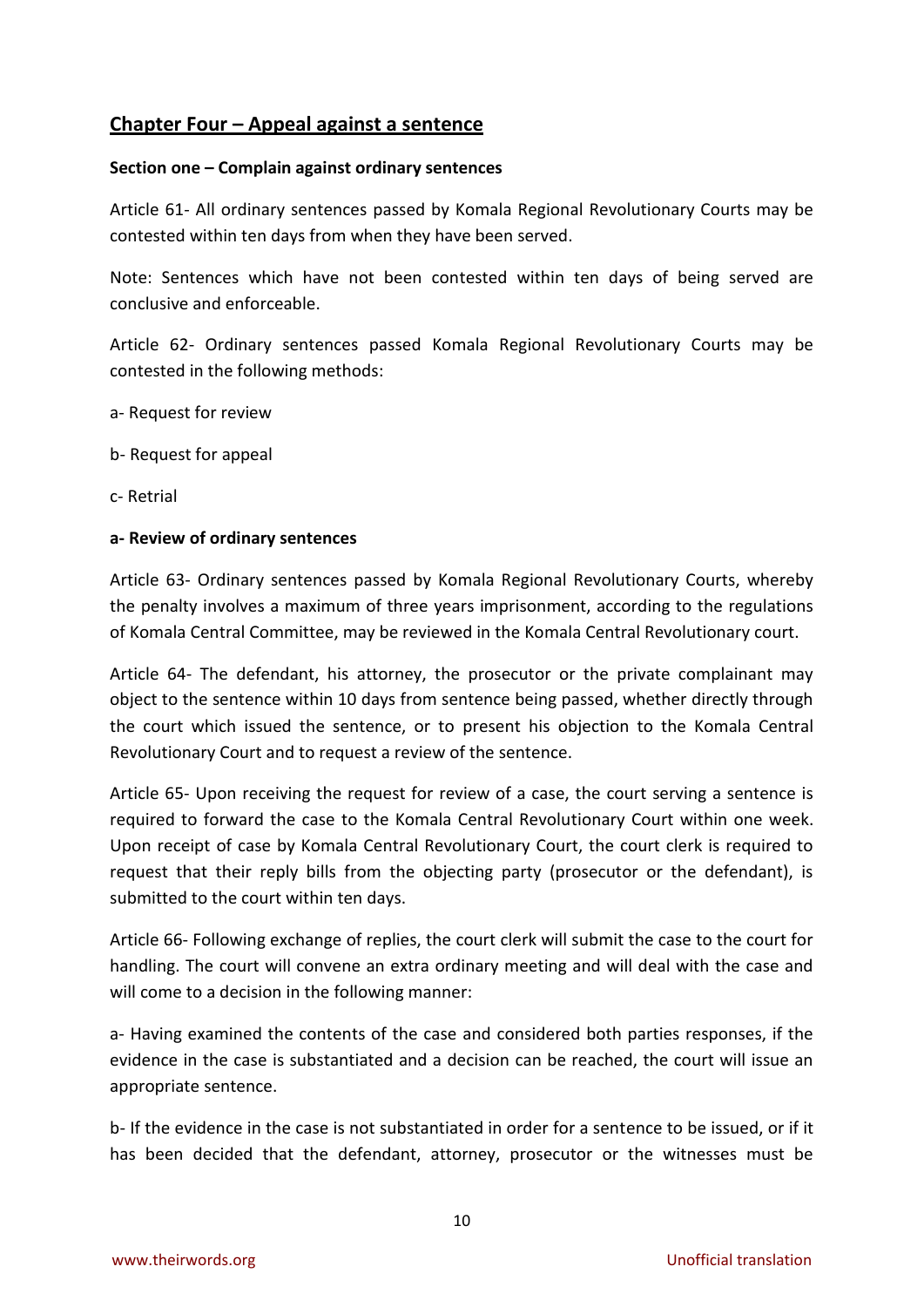summoned to court to give evidence, an order would be issued to summon the relevant persons and a hearing date will be set.

Note: Sentences contested by the prosecutor, can only be dealt with at the Komala Central Revolutionary Court if Komala's chief prosecutor has approved the request for review of the case.

Article 67- Sentences reviewed by Komala Central Revolutionary Court should clearly show whether accepts or rejects the reasons presented by the person objecting and either approves or disapproves the challenged sentence.

Article 68- Sentences reviewed by Komala Central Revolutionary Court are final and may not be challenged.

### **b- Dealing with appeals**

Article 69- Ordinary sentences issued by Komala Regional Courts where offences have a maximum penalty of more than three years, according to the penal regulation passed by Komala Central Committee, may be appealed in the Komala Central Revolutionary Court.

Article 70- The defendant, his attorney, the prosecutor or the private complainant may object to the sentence issued within ten days after notification and can submit their appeal request directly or through the court which issued the sentence, to the Komala Central Revolutionary Court.

Article 71- Following exchange of reply bills according to Article 65, the case will be forwarded to Komala Central Revolutionary Court for decision making. Upon receipt of the case, the court will assign an officer to deal with the case and to prepare a report.

Article 72- The court will consider the report prepared in a preliminary hearing and will issue an order as to accepting or rejecting the appeal. If the request for appeal has been accepted, a time for hearing will be arranged and the prosecutor of the Komala Central Revolutionary Court will also be invited to attend this hearing.

Note 1:It is not essential for the defendant and his attorney to be present at this session, but if necessary the court can summon the defendant or his attorney to be present at this hearing.

Note 2:If an appeal request has been lodged by the regional prosecutor, the appeal request will only be accepted if it has been approved by the Komala Central Revolutionary Court.

Article 73- In a public court hearing in the presence of chief prosecutor or his representative, initially the chief justice will ask the clerk to read out the sentence which has been appealed against and the appeal request, then the prosecutor is permitted to present his views about the appeal request and its compliance or non-compliance to the published penal standards and codes. If the defendant and / or his attorney are present, they are also given a chance to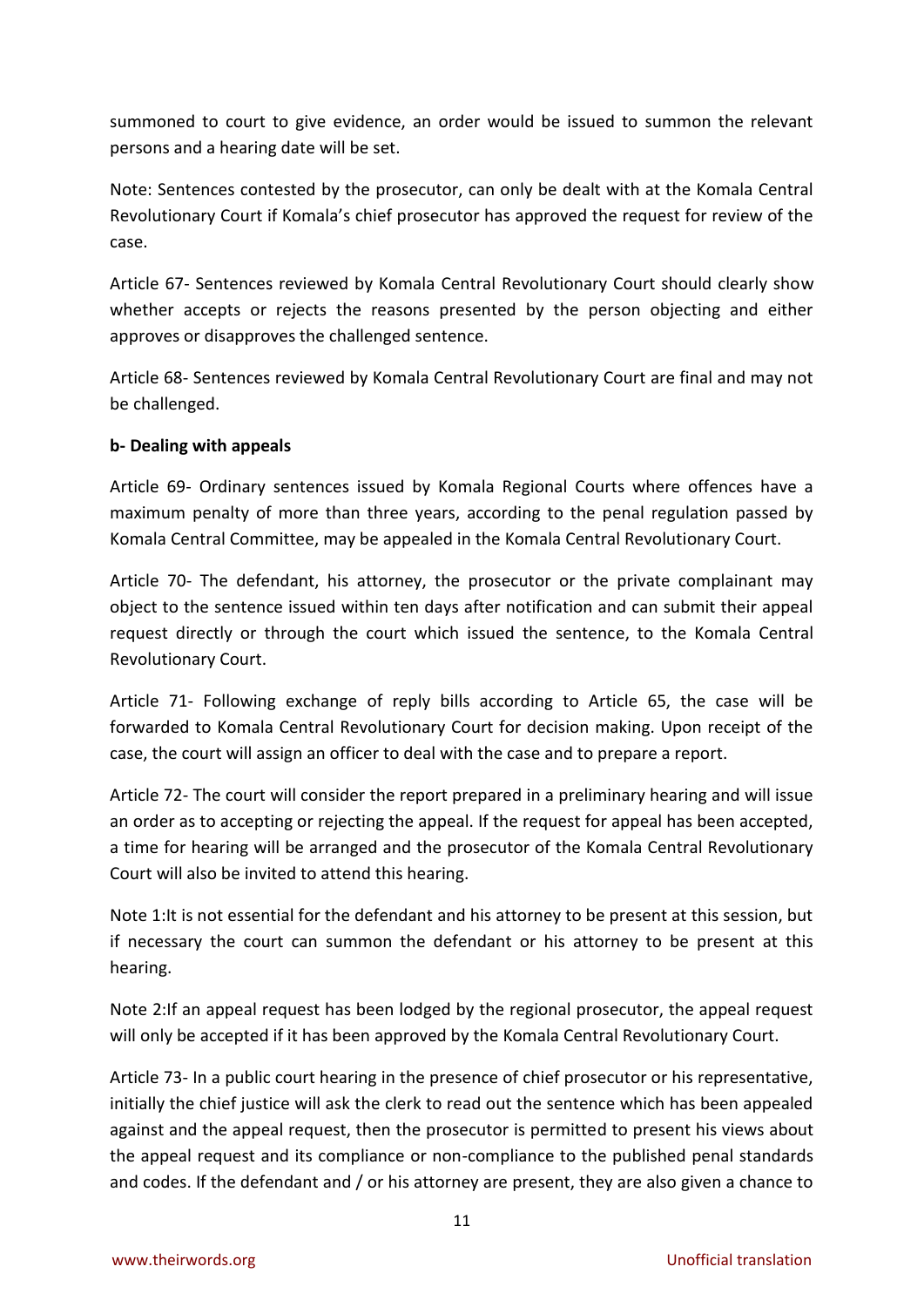present their views to the court. If chief judge or one of the judges believes it to be necessary, they can ask questions from the prosecutor, defendant and his barrister. Then, chief justice will announce the end of the hearing and the court begins consulting in order to issue a sentence.

Article 74- The court in the consultation hearing, in addition to dealing with the reasons for appeal, will also look at the manner the proceedings were carried out and if the legal standards and principles were observed according to the published rules and regulations issued by Komala Central Committee, they will approve it, otherwise according to Articles 75 and 76 of the same law they will decide about it.

Article 75- If there is discrepancy between the sentence and the principles and standards, but this does not create a change in the nature of the offence or in

the penalty for the defendant, or if the discrepancy is due to a wrong and incorrect conclusion reached by the magistrates with regards to the principles and regulations, however, it is possible to amend the sentence without a need for a retrial, Komala Central Revolutionary Court may issue an amendment to the sentence and to reject the incorrect points and to approve the correct points of the sentence.

Article 76- If there is discrepancy between the sentence and the principles and standards, but this changed the nature of the offence or the penalty for the defendant, or that it has facilitated the conviction of innocent person(s) or that it has wrongly acquitted a criminal(s), the court can reverse the sentence and the case can be forwarded to another court for reinvestigation which can be referred to the initial court.

Note: The court responsible for retrial, must observe all principles and regulations with regards to legal proceedings and convening court hearings.

Article 77- The sentences issued in the second tier, may be appealed against in the Komala Central Revolutionary Court. If the sentence is rejected in the second tier court proceedings, komala Central Revolutionary Court will clarify the specific points and actions which must be followed in the retrial and will require the third tier proceeding to be undertaken.

#### **c- Retrial**

Article 78- The final orders issued by Komala Revolutionary Courts can be submitted for retrial under the following circumstances:

a- If after finality and before or during the execution of the order, Komala Central revolutionary Court has access to new evidence which will adversely affect the fate of the accused.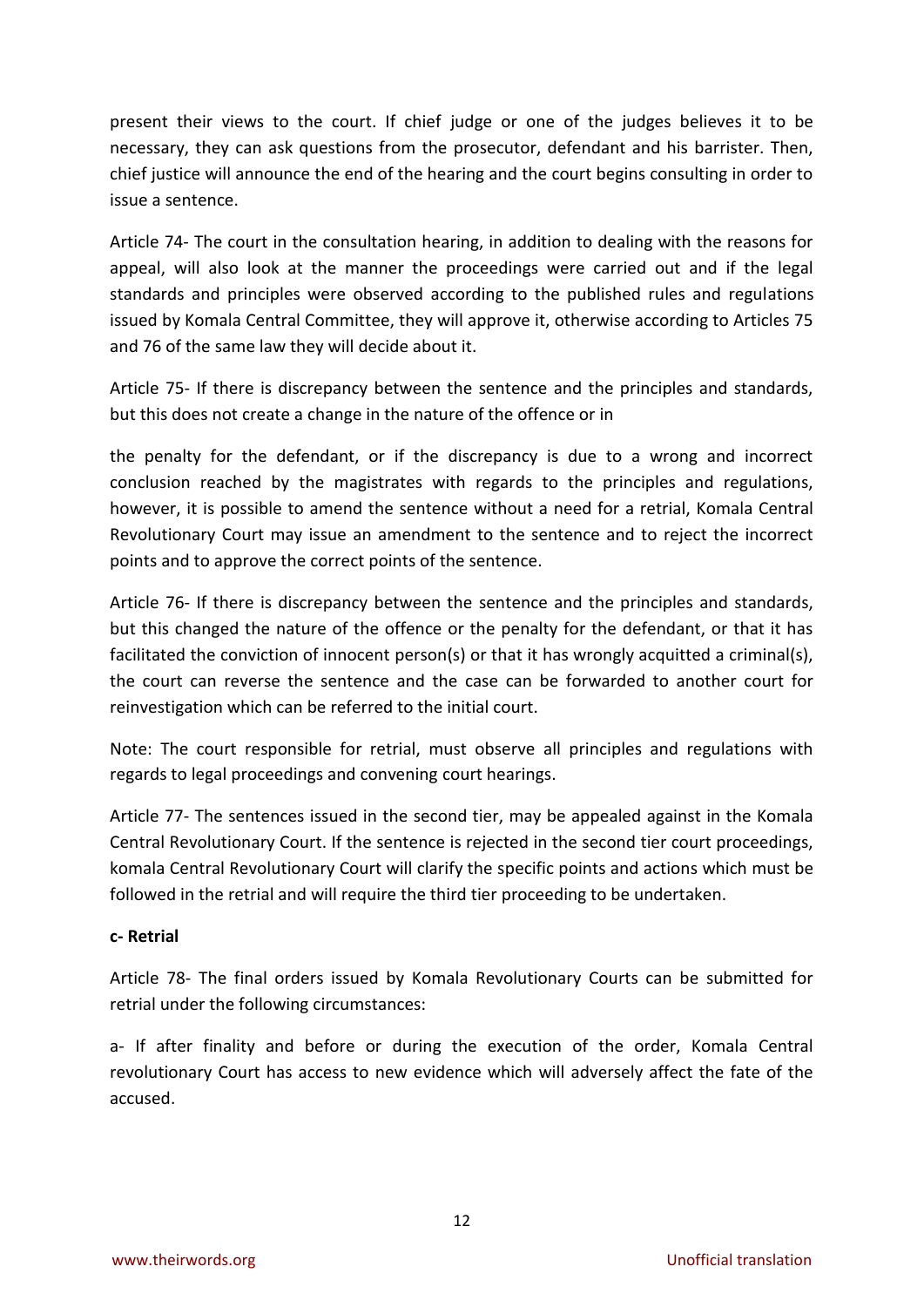b- If the defendant or his attorney having presented new evidence and as a result has requested a retrial from Komala Central revolutionary Court and the request has been accepted.

Article 79- In cases where the request for retrial is with regards to a sentence which can only be enforced by Komala Central Committee, Komala Central revolutionary Court, can approve the retrial and can also ask the Komala Central Committee to issue an order to suspend the sentence and then the case can be referred to the court which issued the order, for further investigation.

## **Section Two – Complaining against extra ordinary sentences**

Article 80- Extra ordinary orders issued by Komala Regional Revolutionary Courts can be contested in the regional committees where the offence was committed:

1- If the prosecutor or the defendant objects to the issued order, the court must report the complaint of the defendant together with a summary of the order which has been the subject of protest, to the regional committee.

2- The regional committee, upon receiving the report will deal with the order which has been subject of protest in an extra ordinary meeting and will reach a decision in the following manner:

a- If the order complies with published principles and standards, having rejected the complaint of the complainant, the order which has been subject of protest will be approved.

b- Otherwise, action will be taken to reverse the order and arrange for the case to be reinvestigated.

Article 81- The extra ordinary orders from Komala Regional Revolutionary Courts which have been reversed by the Regional Committee, will be reconsidered according to regulations and standards of ordinary proceedings.

# **Chapter Five – Execution of orders**

Article 82- the penalties issued by Komala Revolutionary Courts (except for execution), after they are conclusively proven by the issuing court or following approval by the Komala Central Revolutionary Court is enforceable.

Note 1:The approval authority for extra ordinary orders passed by Komala Revolutionary Courts and their enforcement (except for execution), is the regional committee where the offence was committed.